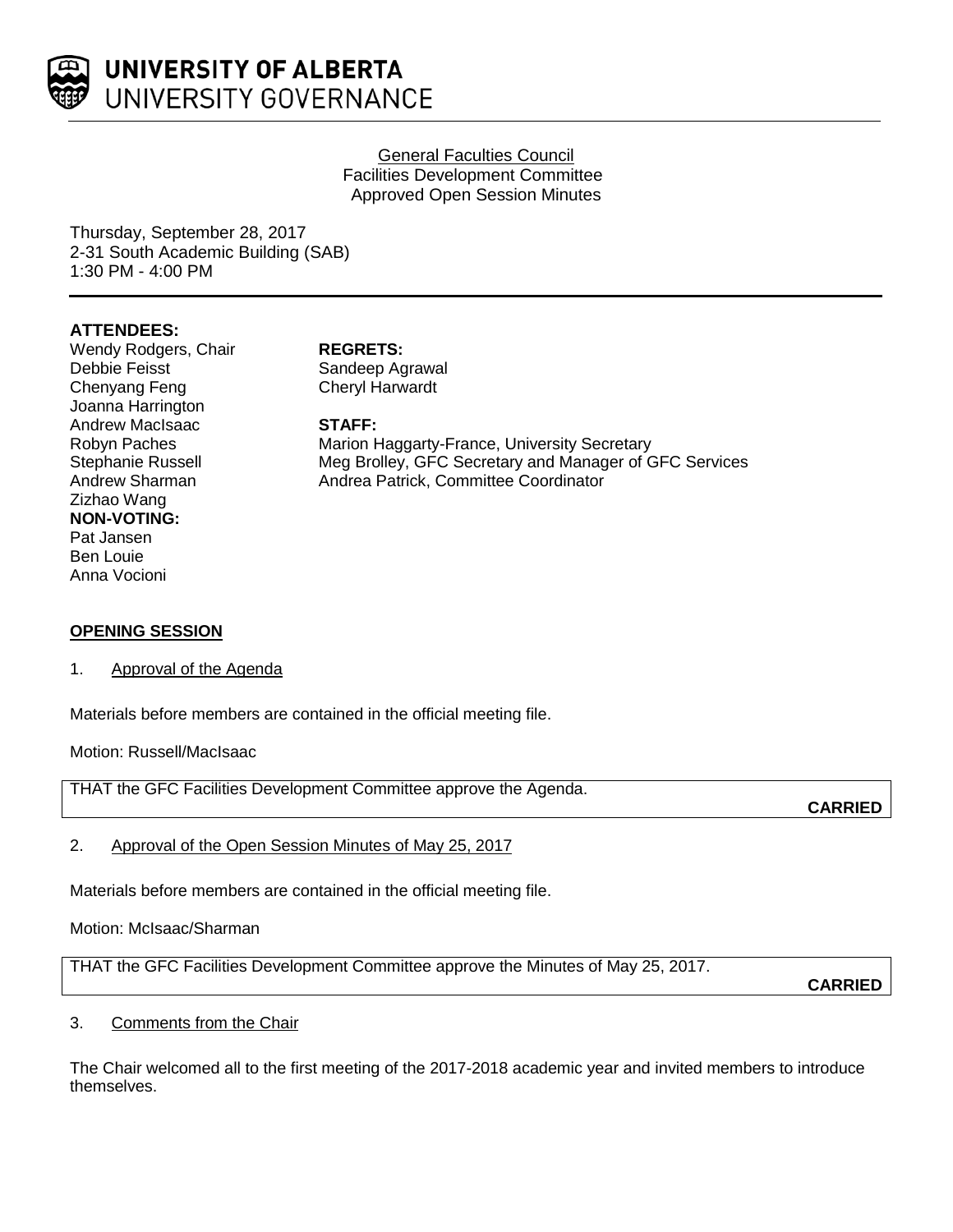## 4. Committee Kick-Off and Orientation 2017-2018

Materials before members are contained in the official meeting file.

*Presenter(s)*: Marion Haggarty-France, University Secretary; Meg Brolley, GFC Secretary and Manager of GFC **Services** 

*Purpose of the Proposal*: To provide committee members with an overview of the principles under which GFC operates and how these inform the work and functioning of the committee. To orient members to the committee's mandate, terms of reference, procedures and to committee member roles and responsibilities.

### *Discussion*:

Ms Haggarty-France and Ms Brolley provided members with a high level overview of the university's governance structure. Members were provided with an orientation to GFC's approved principles of delegated authority and committee composition and the significance of these documents to the structure and functioning of FDC. In addition, the roles and responsibilities of members and procedural rules were reviewed. Finally, the mandate and responsibilities of FDC were discussed and the recommendations of the ad hoc committee for changes to the committee's terms of reference were introduced.

The Chair thanked the presenters.

5. Capital Project Planning Orientation

There were no documents.

*Presenter(s)*: Ben Louie, University Architect; Lorna Baker Perri, Director (Space Management); Pat Jansen, Associate Vice-President (Facilities and Operations)

*Purpose of the Proposal*: To provide members with an orientation on the institutional capital projects planning process.

### *Discussion*:

Mr Jansen began the presentation by explaining that the capital projects planning process is guided by planning, process, and key institutional considerations including the elements of the current institutional strategic plan and academic programming needs.

Ms Baker Perri provided members with a summary of the process of determining programming needs, and that the process begins with extensive collaboration with stakeholders and includes creating a general space program (GSP) and a functional program. While the GSP is about requirements, the functional program is solution-oriented and establishes scope. The business case is related to budget and outside of the mandate of FDC.

The presentation highlighted the definition and relevance of the Long Range Development Plan (LRDP) and Sector Plans and their holistic utilization towards campus development.

Finally, it was noted that there are two elements within capital projects initiation including the LRDP and general project stages.

During the discussion, questions arose regarding the use of acronyms at FDC; the non-academic space planning process; how shared academic/clinical space is determined.

### **ACTION ITEMS**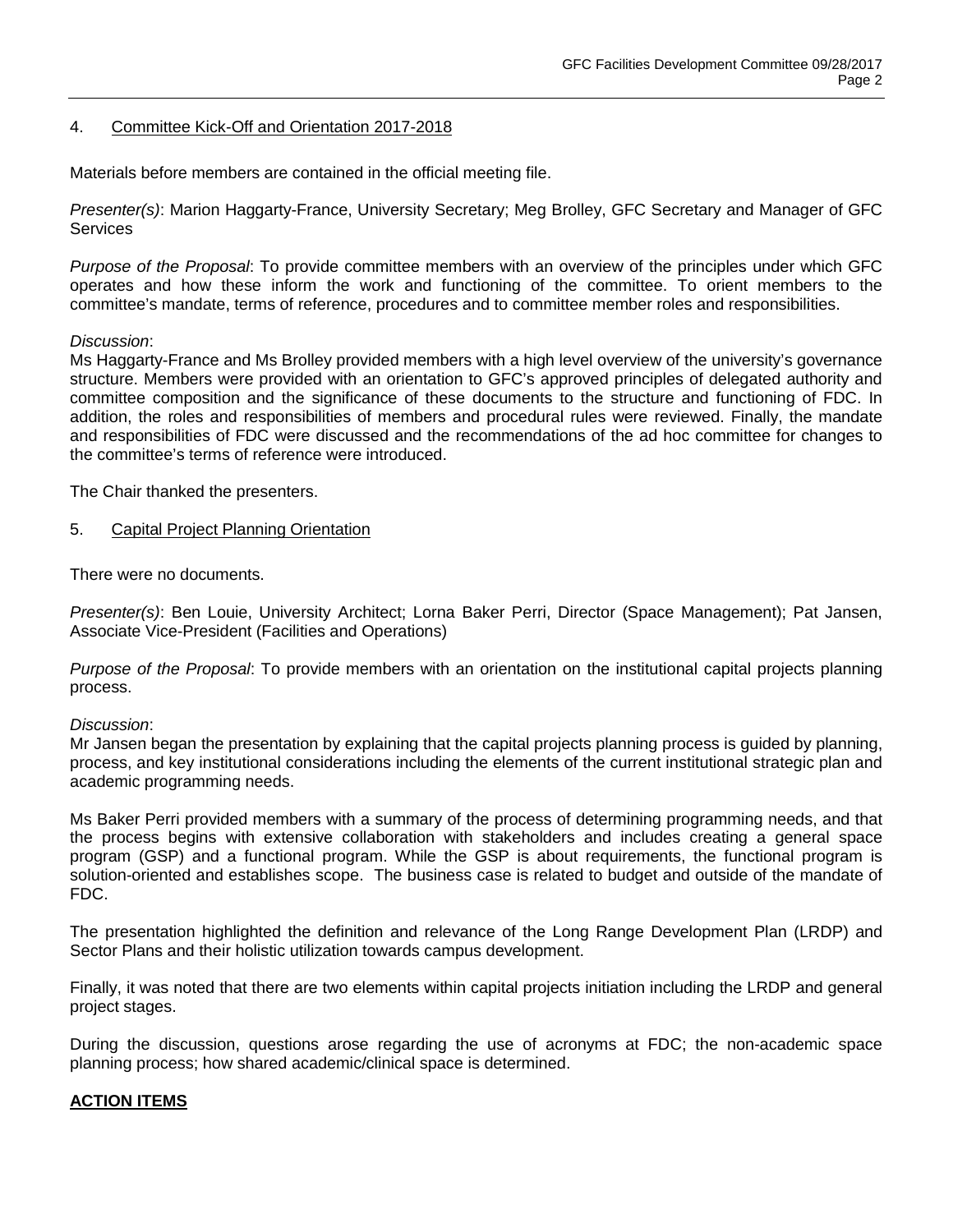# 6. GFC Facilities Development Committee (FDC) Terms of Reference: Proposed Changes

Materials before members are contained in the official meeting file.

*Presenter(s)*: Wendy Rodgers, Chair, GFC FDC

*Purpose of the Proposal*: The committee terms of reference are being amended to reflect the GFC principles on delegated authority and committee composition approved by GFC on April 21, 2017. The Report of the *ad hoc*  Committee on Academic Governance including Delegated Authority, endorsed by GFC on April 21, 2017, did not recommend any substantive changes to the GFC FDC terms of reference.

## *Discussion*:

The Chair provided a summary of the proposed amendments to the terms of reference, noting they were minor in nature and intended to provide compliance with the recently-approved GFC 'Principles' documents outlining membership composition and voting status. The additional proposed addition was the formal recognition of the LRDP within the terms of reference.

During the ensuing discussion, questions arose surrounding one of the committee's areas of responsibility; the official definitions of repurposing and renovation; clarification about ancillary units and IST in space planning.

### Motion: Russell/Paches

THAT the GFC Facilities Development Committee recommend that General Faculties Council approve the proposed changes to the GFC Facilities Development Committee Terms of Reference as set forth in Attachment 1, to take effect upon approval.

**CARRIED**

7. Information Services and Technology: General Space Program

Materials before members are contained in the official meeting file.

*Presenter(s)*: Lorna Baker Perri, Director (Space Management); Brian Stewart, Deputy Chief Information Officer (IST); Shannon Loughran, Accommodation Planner (Space Management); Carrie Rogerson, CR Design Inc.

*Purpose of the Proposal*: To form the basis for furthering planning for the Department of Information Services and Technology (IST). To provide an analysis of the space requirements; both present and future for the Department of Information Services and Technology (IST).

### *Discussion*:

Ms Baker Perri delivered a presentation outlining the current and future space requirements for the Department of Information Services and Technology at the University of Alberta.

During the presentation, it was noted that the GSP supported IST's needs for space renewal and reconfiguration towards a more open, collaborative space. Key factors influencing IST's space needs were identified as open office environments, management style, access and image, centralized location, departmental consolidation, and process improvement.

Ms Baker Perri explained that the next steps include the creation of a Functional Program to assess how IST would fit into current space if reconfiguration occurs.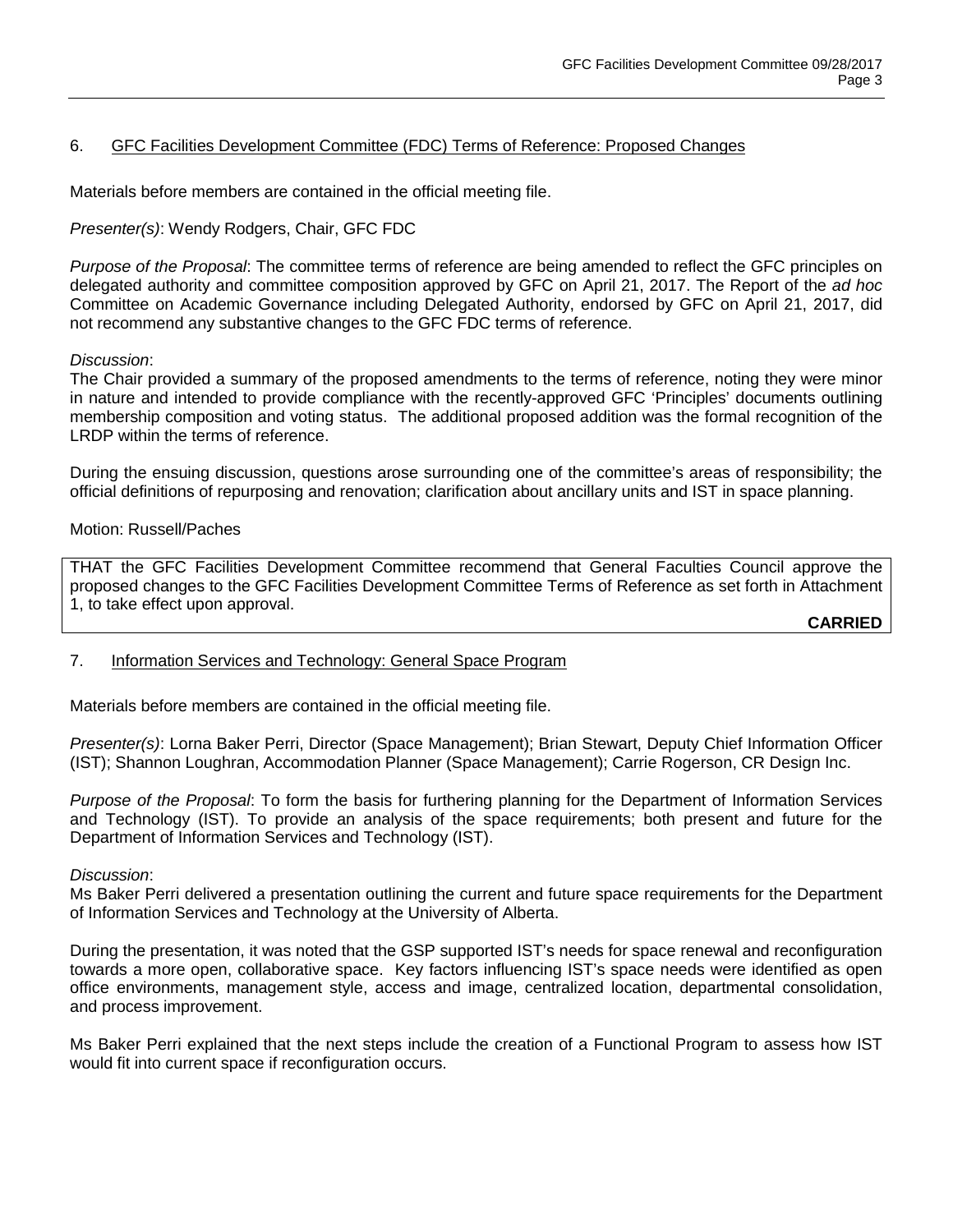Following the presentation, discussion related to whether the Motion included plans for non-academic space. Members sought clarification about the need for IST to be centrally located on North Campus as well as whether the space was intended for academic and student purposes. Members also discussed whether there is enough current space and why an open work model is considered best practice in this case.

Motion: MacIsaac/Russell

THAT the GFC Facilities Development Committee approve, under delegated authority from General Faculties Council and on the recommendation of Planning and Project Delivery, the proposed Information Services and Technology: General Space Program (as set forth in Attachment 2) as the basis for further planning.

**CARRIED**

## **DISCUSSION ITEMS**

## 8. Augustana Campus Long Range Development Plan Amendment: September 28, 2017 Community Open House #1

Materials before members are contained in the official meeting file.

*Presenter(s)*: Ben Louie, University Architect; Anastasia Lim; Executive Director (University Relations); Nancy MacDonald, Stantec

*Purpose of the Proposal*: To provide GFC Facilities Development Committee with a progress update on campus planning activities on Augustana Campus during the 2016-2017 academic year and to receive feedback on proposed amendment to the Campus Long Range Development Plan (LRDP).

### *Discussion*:

Mr Louie explained that several factors have influenced the purposed changes to Augustana's LRDP, including the addition of several new buildings, new land, updates to various overarching policy documents, and land and transportation planning activities being undertaken by the City of Camrose within the vicinity of campus. Mr Louie presented on the campus planning principles for this project.

The presentation continued with discussion surrounding parking and the campus land use concept aimed at accommodating an increase of enrolment.

Ms Lim briefed members about the two open houses planned regarding this proposal.

During the discussion, questions arose regarding parking at Augustana, land planning, and mixed-use facilities at Augustana with the City of Camrose.

## 9. Projects Update from Facilities and Operations

There were no documents.

*Presenter(s)*: Pat Jansen, Associate Vice-President (Facilities and Operations)

*Purpose of the Proposal*: For information/discussion.

*Discussion*:

Mr Jansen provided an update of ongoing projects at the University of Alberta: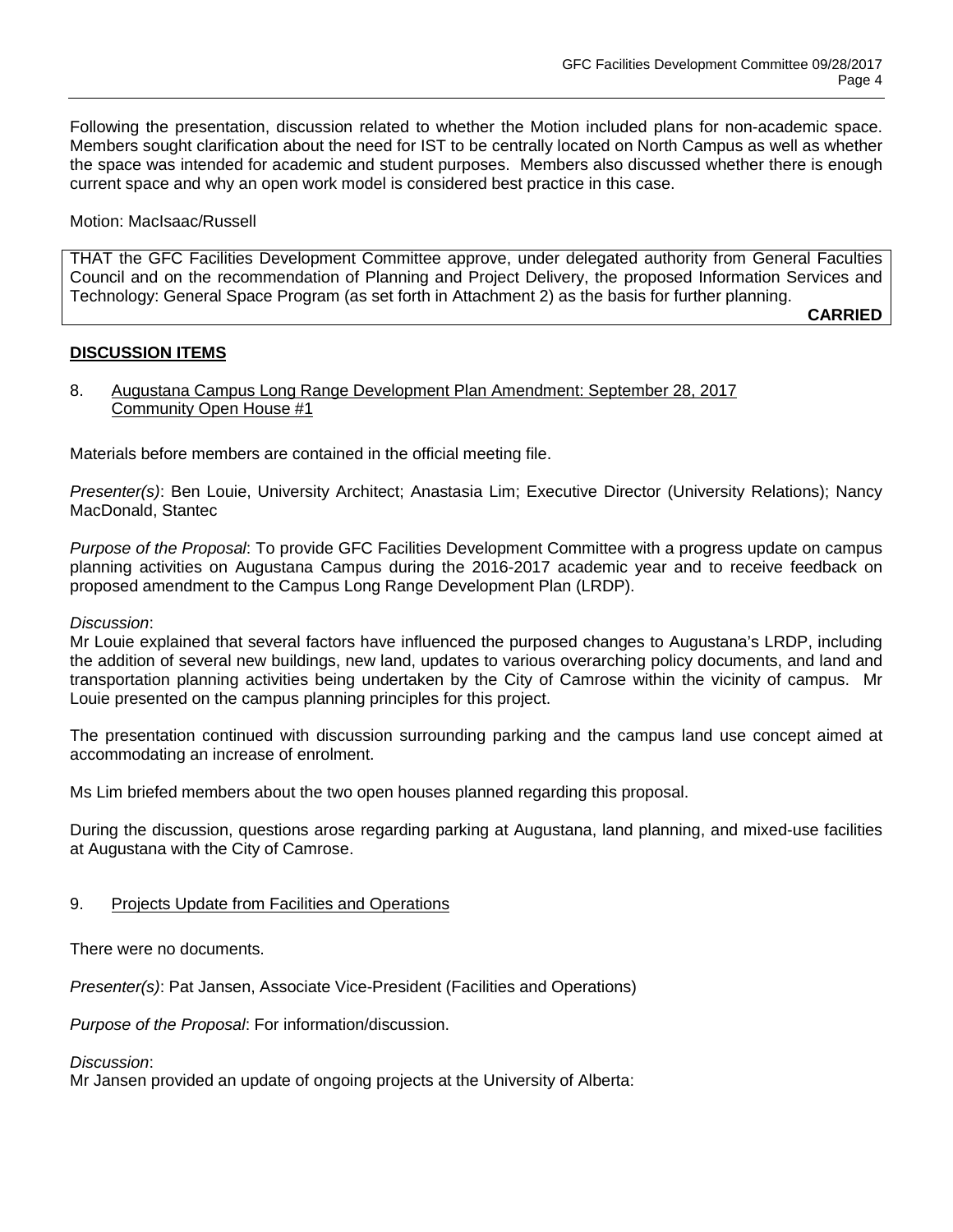## Past Projects presented to FDC – Construction Phase

*Research and Collections Resource Facility (RCRF):* Building is nearing the substantial completion phase (this week) - final building commissioning and landscaping is now underway, move plans are in place and will commence in the early part of October. Contractor hosted an appreciation barbecue in mid-August - a few tours were provided. Libraries will establish open house date. Facilities and Operations will continue to monitor for building effectiveness, occupancy comments and lessons learned.

*Peter Lougheed Hall:* Building is turned over and now occupied - no future reporting.

*East Campus Village Residence Building:* Ongoing per schedule; building interior fit-outs are now progressing with building envelope enclosure targeted to be completed prior to winter conditions.

*Lister 5 Residence Building:* Ongoing per schedule (crane now removed), connecting link interior tower work has been completed. Occupancy will be achieved in 2018.

*SIF:* (ongoing per planned schedule - interior renovations - Labs, Classroom, etc. - and system renewals) CMEB, ECREF, ETLC, Bio Sci, Chem West, Augustana, CSB, MSB, CSJ; all implementing fast tracked construction sequencing to achieve a April 2018 completion. Several projects are nearing completion. Recent federal and provincial representatives attended several sites with no noted concerns expressed.

### In Design/Construction Phase

*Twin Arena:* RFP has been issued, selection of Prime Consultant nearing a conclusion, will be coming forward to FDC with designs for review/approval in late 2017, early 2018. Schematic and design development Phase.

*Maskwa House:* No change, project has reached design development phase - awaiting financial support.

*UA Botanical Garden (UABG) - Islamic Garden:* Great progress has been made over the summer, looking to advance project to 90% completion prior to year-end. Spring work will include final clean-up and plantings. We would consider that a spring FDC meeting be held at the UABG.

*UA Pavilion (Garden):* Pavilion prime consultant has been selected to advance to design development phase will be focus of future presentations. At this point capital funding has yet to be fully secured.

*Sector and LRDP Augustana:* As presented today for information and guidance.

*Dentistry Pharmacy:* Continuing with ongoing demolition and planning activities. RFP for prime consultants will be issued in late 2017 with programmatic, schematic and design development phases being brought forward to the committee in 2018.

## 10. Question Period

A member commented on the Canada 150 Celebration recently held on South Campus.

## **INFORMATION REPORTS**

## 11. Items Approved by the GFC Facilities Development Committee by E-Mail Ballots

There were no items.

### 12. Information Items Forwarded to Committee Members Between Meetings